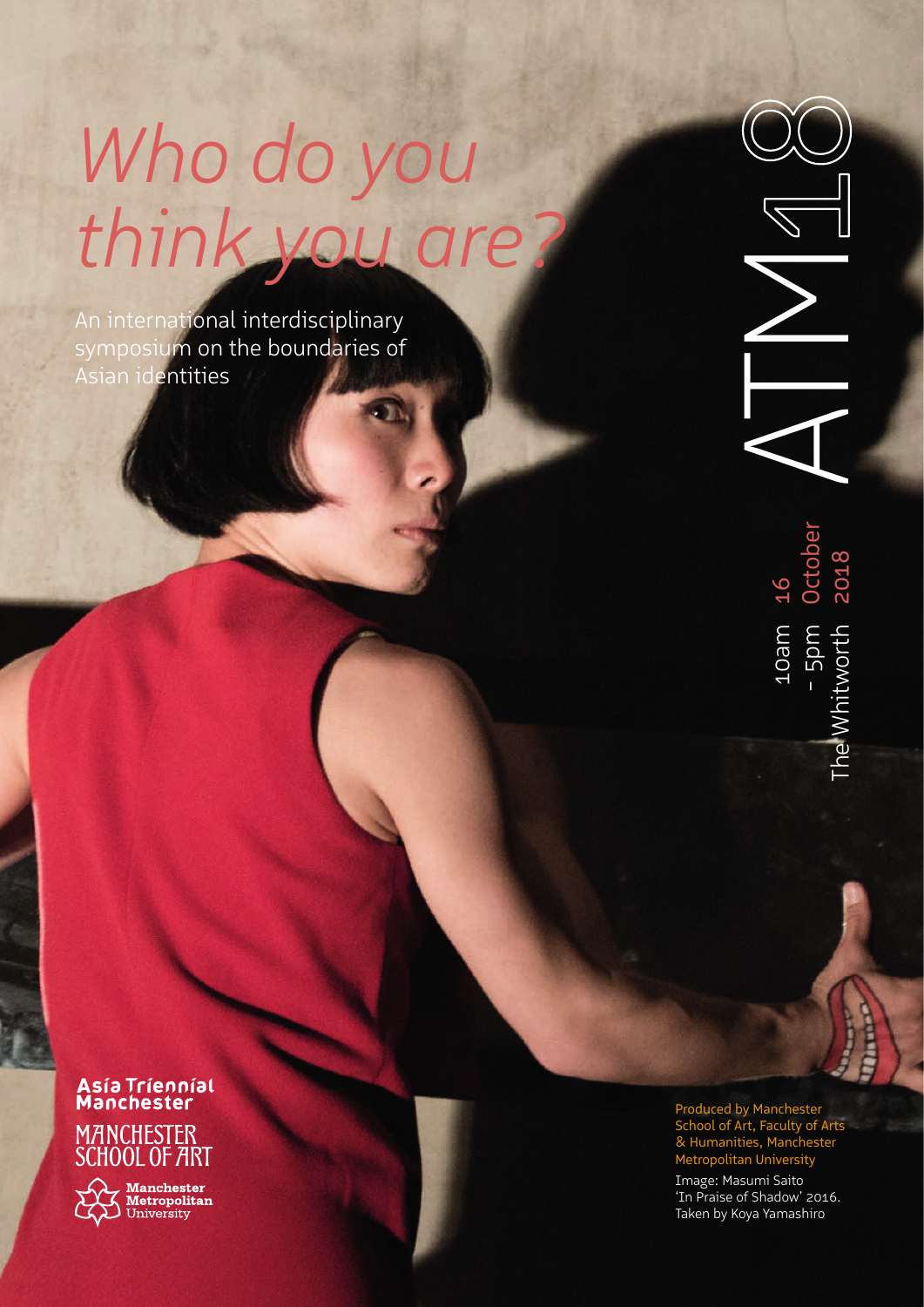# Sixteen Days Fifteen Venues

### HOME

Tony Wilson Place Manchester M15 4FN

### Manchester Craft and Design Centre

17 Oak St Manchester M4 5JD

### Manchester **Cathedral**

Victoria St Manchester M3 1SX

# Castlefield Gallery

2 Hewitt St Manchester M15 4GB

## Gallery Oldham

35 Greaves St Oldham OL1 1TJ

# Bury Art Museum & Sculpture **Centre**

Moss St, Bury BL9 0DR

### Manchester Art Gallery

Mosley St Manchester M2 3JL

## The Holden **Gallery**

Manchester School of Art Manchester Metropolitan University, Grosvenor Building Cavendish St Manchester M15 6BR

## MMU Special **Collections**

All Saints Library Manchester M15 6BH

## The Whitworth

Oxford Rd Manchester M15 6ER

### Manchester Museum

Oxford Rd Manchester M13 9PL

## Alexandria Library

247 Wilmslow Rd Manchester M14 5LW

## Portico Library

57 Mosley St Manchester M2 3HY

### Partisan Collective

19 Cheetham Hill Rd Manchester M4 4FY

## The Manchester **Contemporary**

Manchester Central M2 3GX

Asia Triennial Manchester is supported by Arts Council England and project partners:

MANCHESTER<br>SCHOOL OF ART



@triennialmcr #ATM18

www.asiatriennialmanchester.com





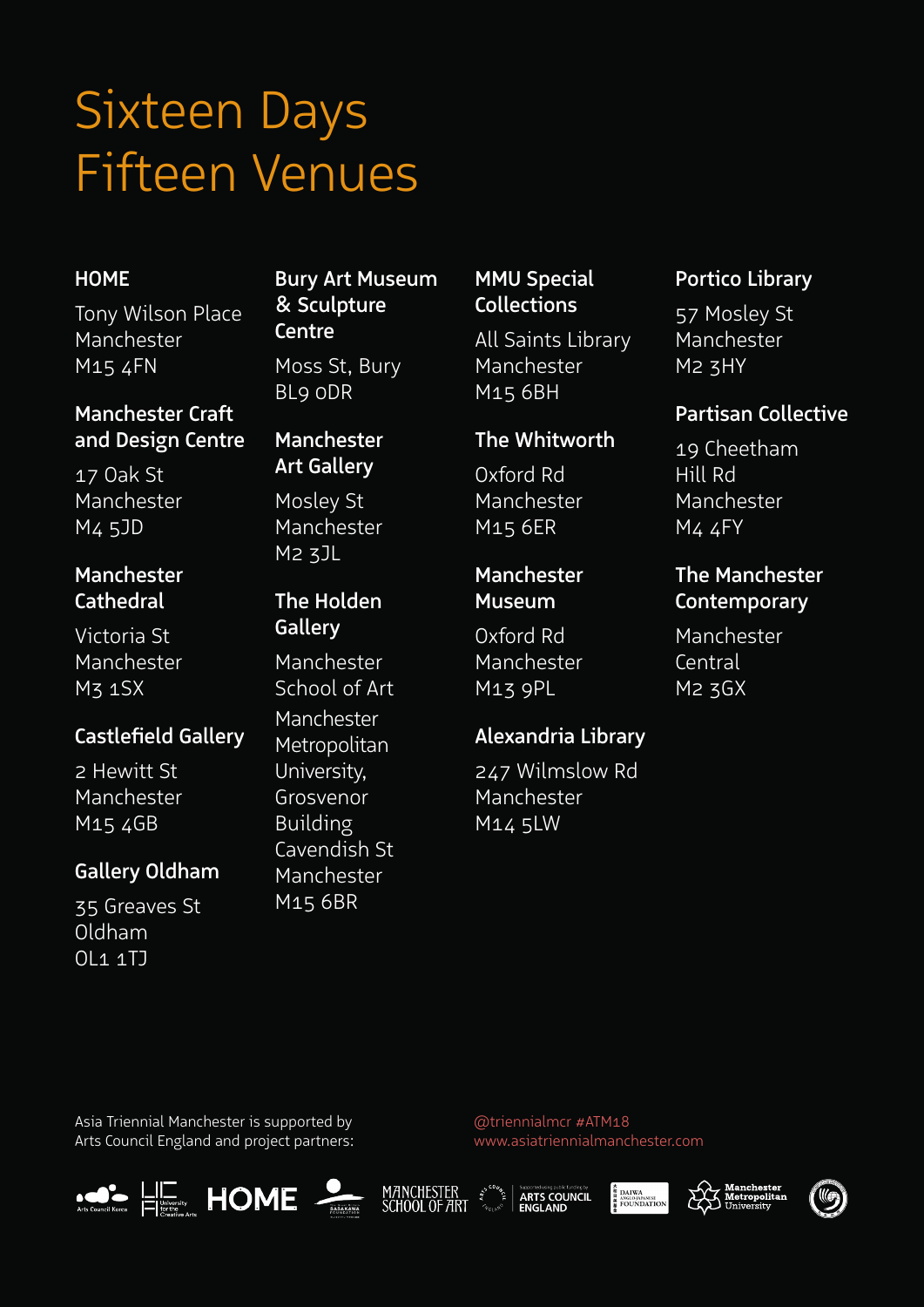# *Who do you think you are?*

The Whitworth Gallery 16th October 2018, 10am – 5pm

An international interdisciplinary symposium on the boundaries of Asian identities

What does it mean to be Asian today? How can we begin to define negotiate, negate or remodel the boundaries of this vast continent in relation to identities and issues of gender, race, community, ability, borders, conflicts or their intersections? Why are Asian narratives often marginalized in discussions on race? To what extent is the migratory experience central to Asian identity? What are the myths surrounding Asian migration and how do they perpetuate pervasive stereotypes? How far have we moved on from colonial terms such as, 'near', 'middle' and 'far' when we frame Asian identities in relation to Western geoethnography? How are Southeast and East Asian women and non-binary people represented in conversations about race and feminism?

We have invited a host of international artists, curators and academic scholars to engage with some of the above questions (but not limit their responses to these).

As one of the many performative reiterations of this year's Asia Triennial, the symposium will centre on visual culture that does not only celebrate Manchester's diverse communities but will interrogate and attempt to respond to the provocation, *Who do you think you are?* 

*Who do you think you are?* is a reframing of the ambiguous and impossible demand so often encountered by people of colour in a post-industrial, multi-cultural city in the UK, Where are you [really] from? The provocation invites artistic, cultural and political responses to narratives around Asian identities, their intersection with present cultural preoccupations on the nature of identity, organised around dialectics of gender and sexuality; community and migration; technology and humanity.

The day will conclude with with a performance by artist Venuri Perere.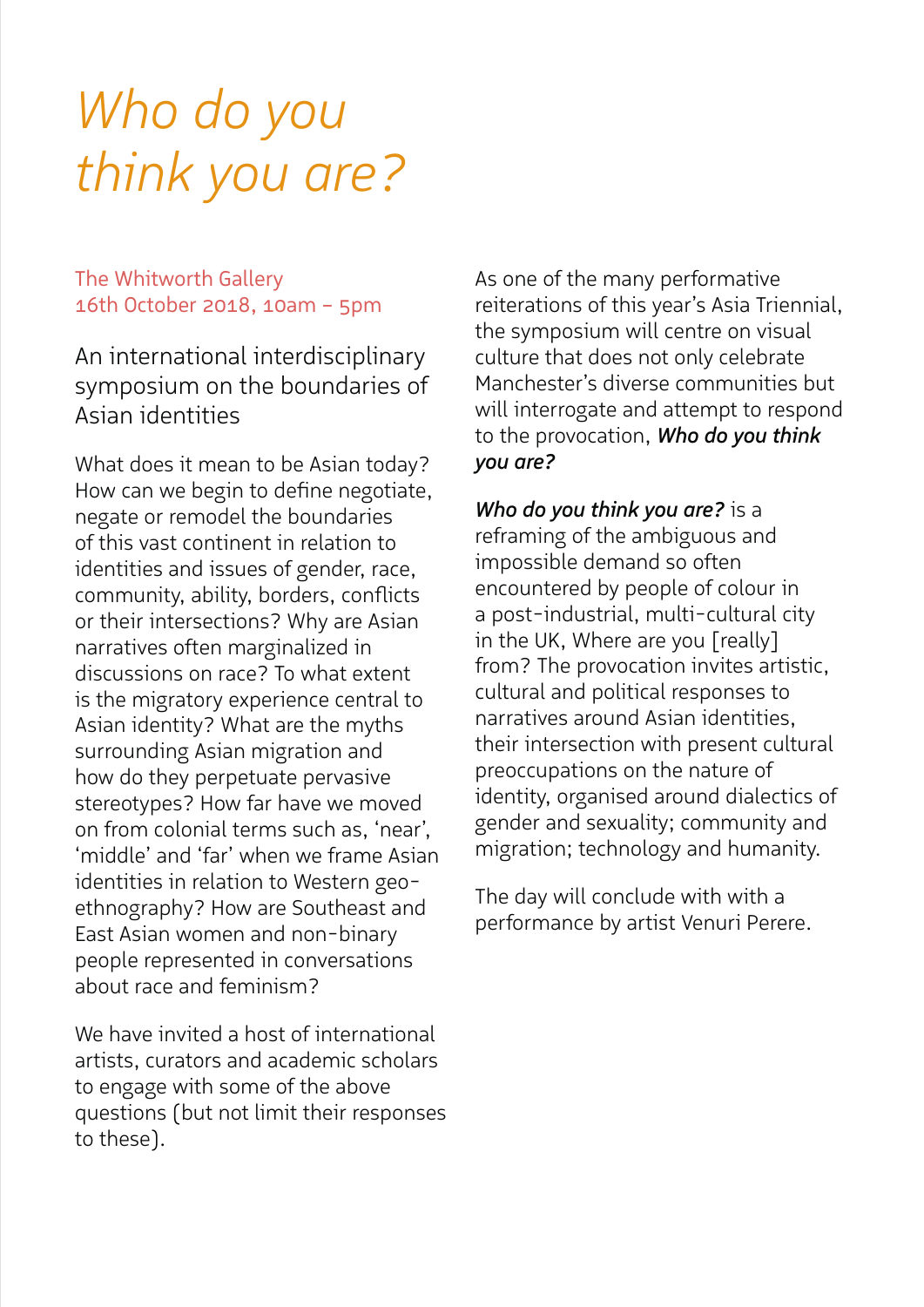# *Who do you think you are?*

The Whitworth Gallery, Grand Hall 16th October 2018, 10am – 5pm

|              | 09:30 Coffee and registration       |
|--------------|-------------------------------------|
| 10:00        | Welcome by Professor<br>Tim Brennan |
|              | 10:20 Alnoor Mitha                  |
|              | 10:40 Dr Emma Roberts               |
|              | 11:00 William Titley                |
|              |                                     |
| <b>11:20</b> | <b>Coffee Break</b>                 |
| 11:40        | Jung Me Chai                        |
|              | 12:00 Professor Rina Arya           |
| 12:20        | Anjum Malik                         |

13:00 Professor Jai (Jagjit) Chuhan

| 13:30 | Lunch @ The Whitworth<br>Cafe                                                   |
|-------|---------------------------------------------------------------------------------|
| 14:30 | <b>Tomasz Wendland</b>                                                          |
|       | 14:50 Valentina Gioia Levy                                                      |
|       | 15:10 Fon And Fa                                                                |
| 15:30 | Qasim Riza Shaheen                                                              |
|       | 15:50 Venuri Perera                                                             |
| 16:10 | The symposium<br>will conclude with a<br>performance by artist<br>Venuri Perera |
|       | 17:00 Closing                                                                   |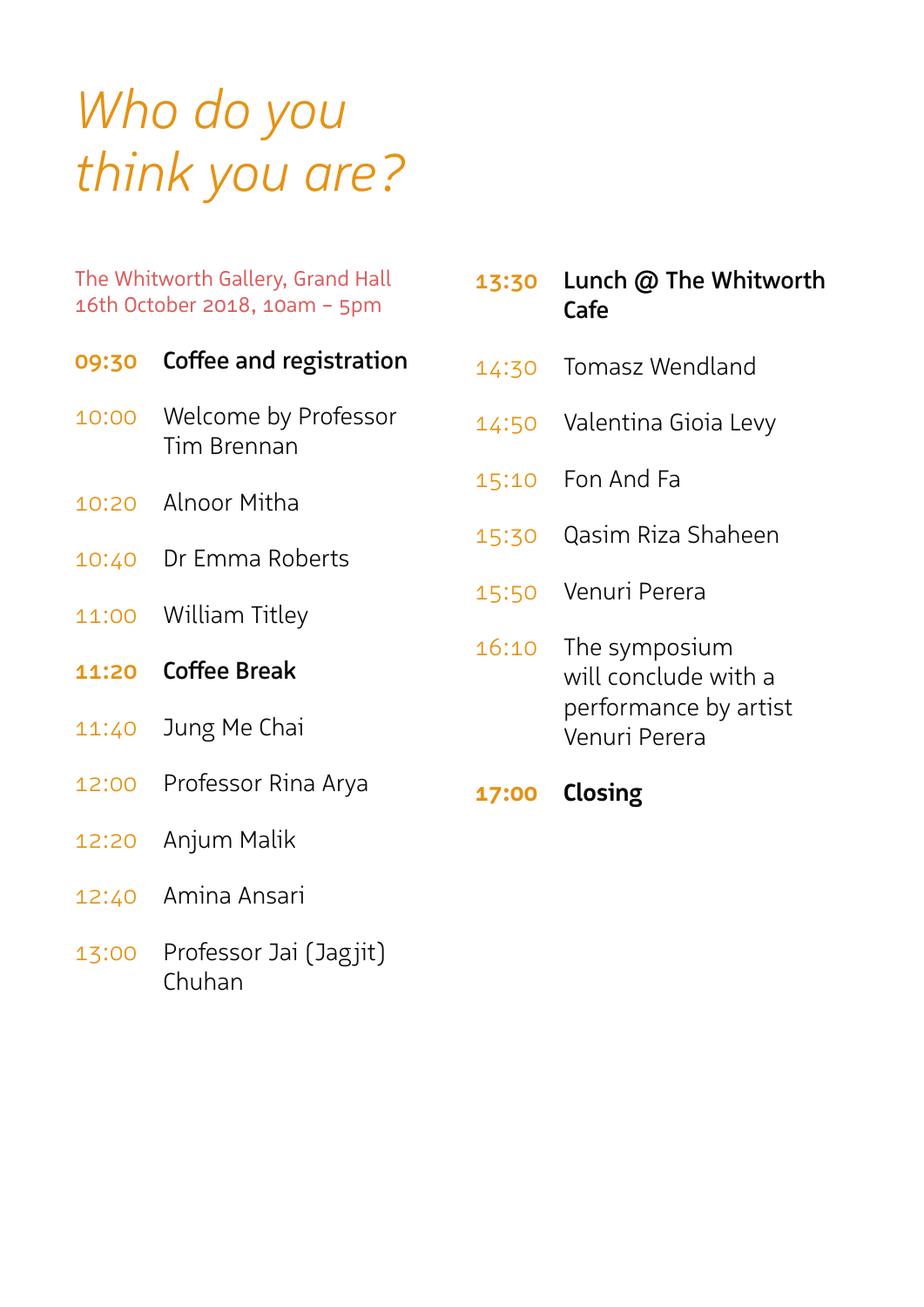# Professor Tim Brennan

Tim Brennan, Professor of Art and Head of Department of Art at Manchester School of Art, Manchester Metropolitan University will give a welcome to the day, and a short reflection on Asia Triennial Manchester and its theme of 'who do you think you are' and...who he thinks he is.

# Alnoor Mitha

From a radical feminist response to European exotic fantasies of South Asia, to a spectacular public procession that invites us to explore how communities evolve through shared rituals, ATM18 reframes existing narratives around Asian identities as they intersect with contemporary debates around gender and sexuality, community and migration, technology and humanity.

Focusing on young and mid-career artists from South Korea, Japan, Thailand, China, Sri-Lanka and the UK, while fostering international and local curatorial collaborations and new partnerships, ATM18 seeks to questions how Asian identities are constructed and understood in an accelerating world of mass migration, disputed borders and conflicting ideologies.

Alnoor Mitha is Founding Artistic Director of Asia Triennial Manchester. Born in Uganda, East Africa, he is a researcher, writer, curator and cultural producer, and is currently a Senior Research Fellow at Manchester School of Arts & Humanities. He is the author of numerous works exploring international biennials/triennials including exhibitions

in public spaces, cultural change and power, critical notions of identity, transnationalism, and pre and postcolonial cosmopolitanism. Key research achievements include the notable impact of new acquired knowledge in the field, bridging multiple artistic and cultural strands. Mitha studied fine arts at the University of Wolverhampton under the distinguished sculptor, Anish Kapoor.

He is an authority in South Asian contemporary art, having founded Shisha (2001-2011) the international agency for contemporary South Asian crafts and visual arts. He has programmed emerging and mid-career international artists in the country including, Rashid Rana, Imran Qureshi, Subodh Gupta, Shilpa Gupta, Shamsia Hassani and many more. He has also produced around 15 scholarly books on contemporary art from Asia. He is a Fellow of the Royal Society of Arts (FRSA).

# Dr Emma Roberts

### Poised Between East and West: Painters of the Philippines

This illustrated paper examines the changes in painting practices and subject matter in the Philippines from the 1820s until the present as Filipino artists questioned 'who they are'. As a colony of Spain and the USA, and then a republic, artists had to consider their personal identity and public role as artists. From Damian Domingo's depictions of regional 'types', Juan Luna's immersion in European academic traditions, to Fernando Amorsolo's sexualisation of female labourers, artists can be seen to interrogate their position as Filipino Asians and as artists. *(continues to the following page)*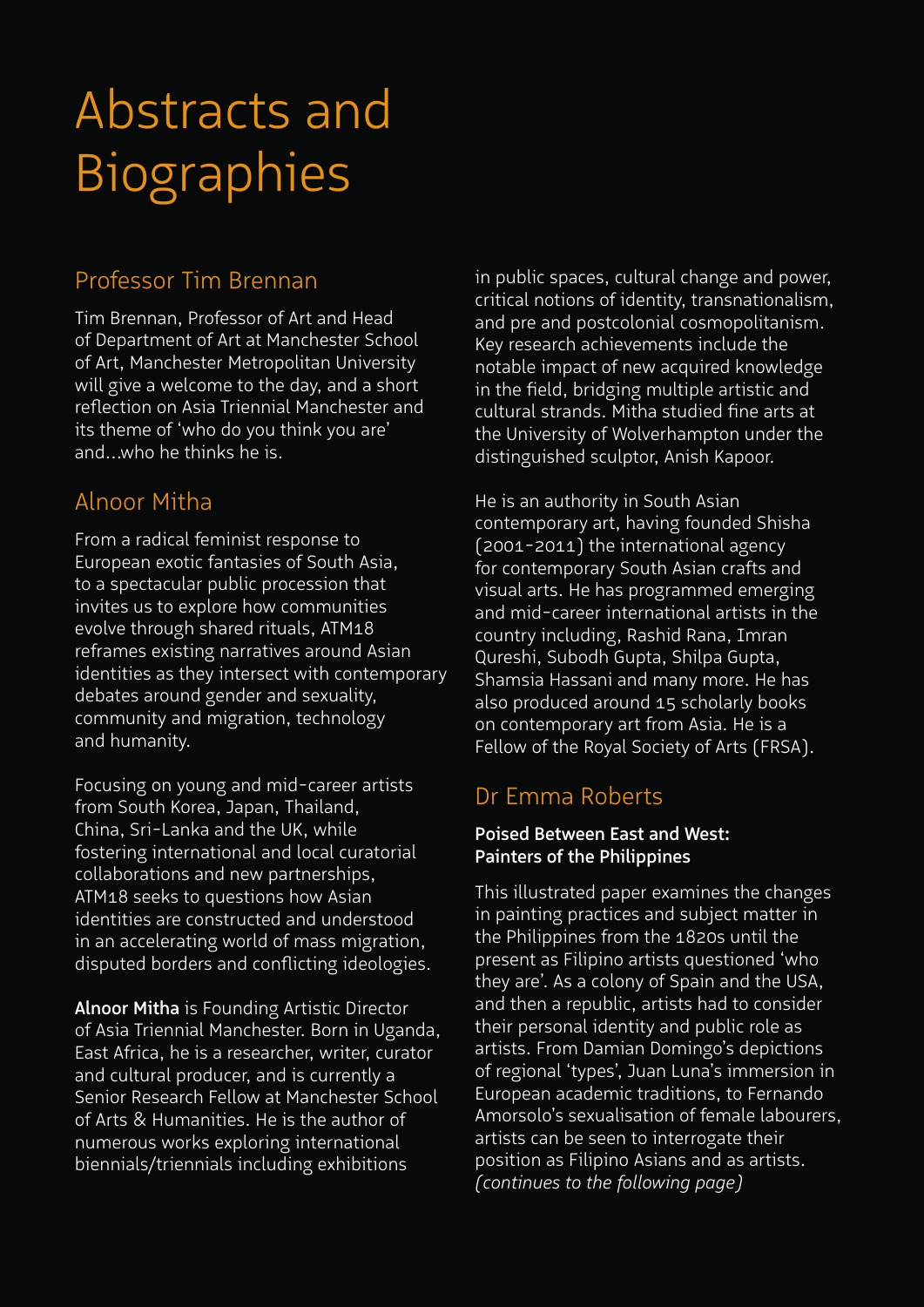**Dr. Emma Roberts** is Programme Leader of BA (Hons) History of Art & Museum Studies at Liverpool John Moores University, UK. Roberts gained a Ph.D. in Art History in 1997 from the University of Liverpool on the topic of the sculptor, Barbara Hepworth and is author of The Liverpool Academy: A History and Index (1997) and The Public Sculpture of Cheshire and Merseyside (2012). She was for ten years a Visiting Lecturer at the Victoria and Albert Museum, London. In her spare time, Roberts is a lecturer in History of Art on board cultural cruise liners worldwide.

# William Titley

It's an illusive, slippery something. Me today you tomorrow, a fickle friend. We, as in me and I as in you. A repetitive yet slightly out of earshot rhythm of becoming.

William Titley is a Senior Lecturer/Course Leader for the MA Fine Art at UCLAN, Preston. He is a co-founder and director of 'In-Situ', a non-profit arts organisation in East Lancashire. He is a PhD candidate at MMU and adopts artistic research methods by making work in the place where he lives, which could be considered a form of autoethnographic artistic research. His research analyses social artistic processes from the perspective of the artist, adding to debates around what social arts practice is, and what its limits are in its original social context and systems of dissemination.

Image below: Still from Ryohaeng by IM Heung-soon

# Jung Me Chai

### If You Are Not A Bird

### 1. *destroy*

 Kill Mother (KILL patriarchy) 'The best thing, according to Sophocles in Oedipus at Colonus, would be to not be born.

 Emil M. Cioran, The Trouble with Being Born (1973)

- 2. *transcendental illusion*
- Women refugees from North Korea, Ryeohaeng, Heung-soon Im
- Chimeras, Frame, Crucifix, Jimok Choi
- Narcissism as masochism, Instrument I, Hyungkoo Lee
- 3. *imagine*

What would you do if you were a bird?

Jung Me Chai is the director of DISKURS Berlin. From 2011 to 2014 she has worked as project manager for the project "Transfer Korea - NRW " at the NRW Kultursekretariat as well as an assistant curator at the Kunstmuseum Bochum. She has curated exhibitions such as No More Daughters And Heroes, Aram Art Gallery, The Goyang Cultural Foundation, Korea // Organ Mix, Total Museum, and Korea // Kleines Affektchen (Part Film, Video, Performance), Museum Bochum. she has been invited as a guest curator for 4th Mediations Biennale, Poznan. She has contributed articles to, among others, the well-known art magazines ArtNow, Nobless and Wolgan Misul.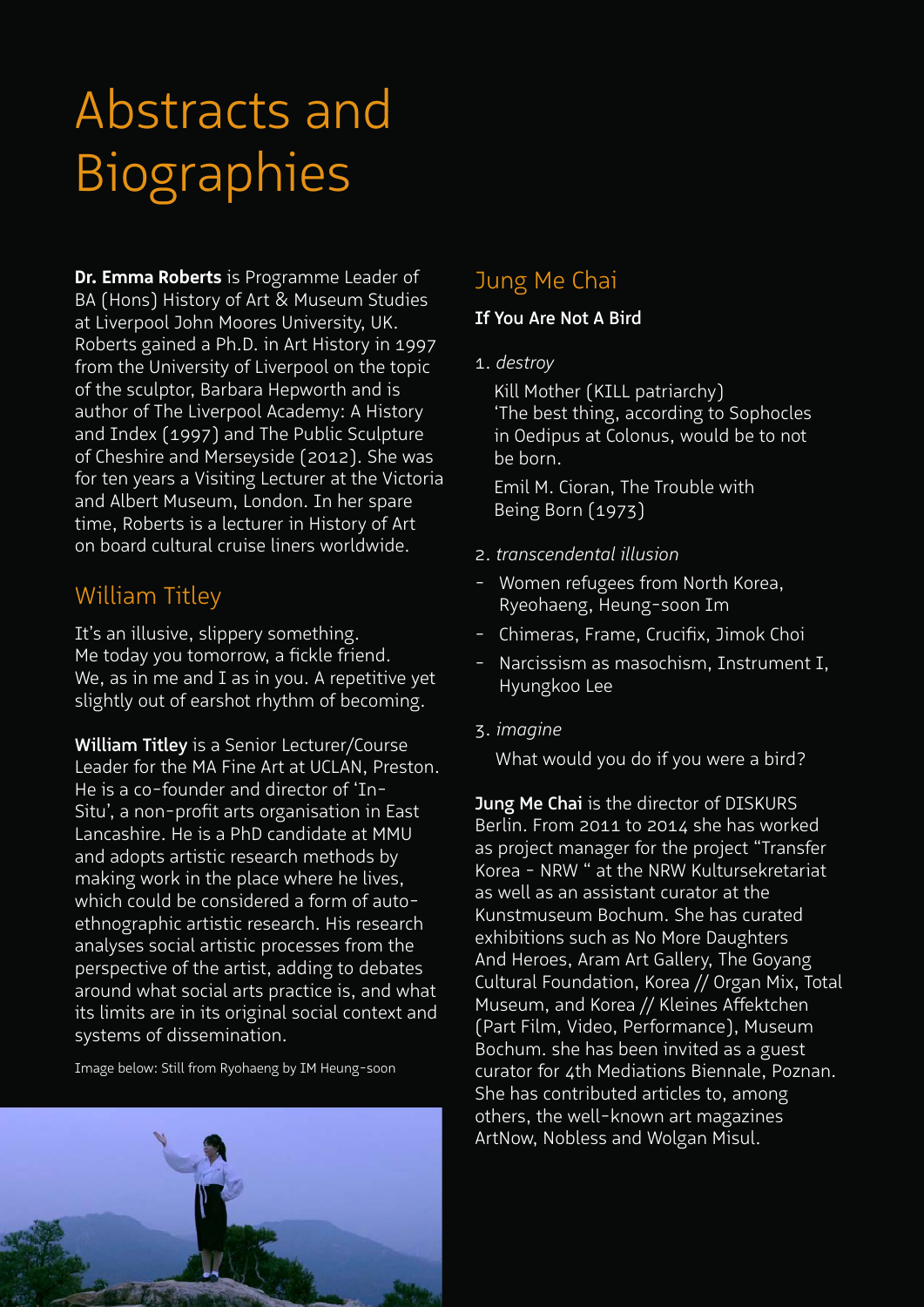# Professor Rina Arya

### Who do you think you are?

Identity is a fluid thing. Sometimes the variables of one's identity align, other times, less so. Being British and South Asian were historically viewed as being incompatible because of the radical cultural differences between them. The challenges of each generation of South Asian migrants are different and involve balancing acts between establishing their identity in the diaspora whilst also pledging allegiance to their cultural heritage. This paper examines the impact that Brexit has had on rethinking cultural identities within modern day Britain and the implications this has on roots and a sense of rootedness.

Rina Arya is a Professor at the University of Huddersfield. She has published widely on post-war British art and the visual and material culture of religion. Author of *Francis Bacon: Painting in a Godless World* (2012) and *Abjection and Representation* (2014), she is currently working on a study of cultural appropriation in a Hindu context.

# Anjum Malik

### I am always from somewhere else.

Born in one continent of parents from another growing up in yet another, has meant that I belong and do not belong wherever I am. Where are you from, really? Is a question I am asked regularly, no matter which part of the world I happen to be in. my answers come from a multiple choice I have been given. They depend on who I am that day, how I feel….playful, awkward, difficult, stubborn, friendly, open, closed….

It is a freedom and restriction I exploit as an artist, through my poetry, scriptwriting, performances, exhibitions. Multiple heritages are a treasure toolbox I have been handed by life. I love playing with it.

Anjum Malik is an established scriptwriter, poet, artist and performer, has written several much-acclaimed original scripts for BBC, ITV and theatres in UK, and shown word-based exhibitions in art galleries. Specialising in fact to fiction, she works with true stories of real people. Previous jobs include police officer, interpreter, sales person, business owner and Kathak dancer. She was born in Saudi Arabia and has lived in Pakistan as well all over England. Anjum is multi lingual and currently based in Manchester, UK. She is a fellow of the Writing School, Manchester Metropolitan University and is represented by David Higham Associates.

# Amina Ansari

### Beyond physical borders: The Art and Life of Amina Art Ansari, South Asian diaspora artist

Amina Ansari will be highlighting her experience without borders. Visits to different countries, Art and how it made an impact or affected her. Attitudes need to change to bring change intentionally for reputable artists to come forward under the banner of art. From all kinds of hardships to achievements to more barriers. From socially awkward and 'different' young lady, who walks and talks in a strange, enthusiastic childlike manner, observes the world, questions it and differ from Logics V emotions. *(continues to the following page)*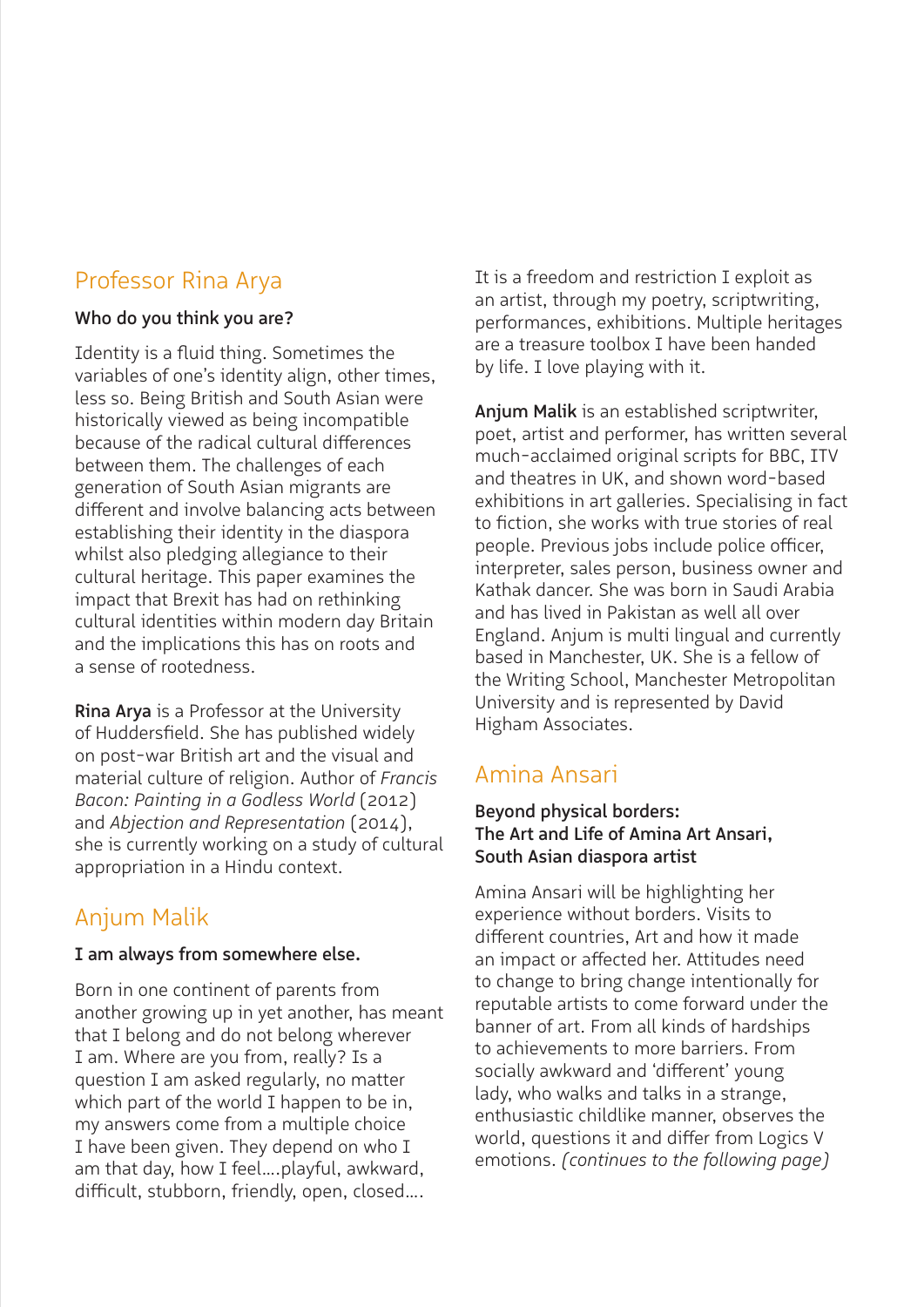The aim to bring about a minor revolution from stereotypes in every day's environment to extremes with communication barriers and bridging gaps from West to East.

Amina Ansari (from Pakistan) has a background in Fine Arts, Events and as Director of Communications for a charity, in learning ESOL and IT. She is strongly committed to diversity and equality combined with an understanding of many different cultures. Looking to make use of her experience to help others, reflecting the artist's mentality from negatives into positives. She is very enthusiastic about combing Western and Eastern artistic forms through her works. The mysteriousness of being visible or invisible with all architecture/ pattern traits that the both world offers. She studied at Central Saint Martin's, London College of Printing in London and National College of Arts in Lahore and has two paintings at Windsor Castle in a collection to mark Her Majesty the Queen's Jubilee.

# Professor Jai (Jagjit) Chuhan

### Refuge at Gallery Oldham and Remodel: Painting Studio at HOME

Jai's paintings isolate the human form in room-like spaces, arenas for exploring the body as politicized territory, focused or blurrily glimpsed, in configurations reflecting her interests as a woman and Indian-born British artist living in multicultural cities. The people portrayed are anonymous or known including self-portraiture. Figures often seem confined, suggesting psychological tensions in symbioses of male and female, home and 'unhome'. Fluid layers of colour enhance depiction of themes such as refuge, informed by transcultural aesthetic lineages.

*Refuge* at Gallery Oldham 15 Sept - 24 Nov premieres new paintings by Jai Chuhan. Remodel: Painting Studio at HOME 15 - 21 Oct presents Jai making paintings in HOME's main gallery, within her creation of an evolving sculptural installation, encouraging visitors to create artworks, engaging with guests including life models, dancers Bisakha Sarker and Kali Chandrasegaram, international curator Adam Carr and writer Rina Arya.

Jai (Jagjit) Chuhan is an Indian born British artist who studied at UCL Slade School of Fine Art. Her paintings have been exhibited internationally including in Italy, Sweden, Belgium, China, Singapore and in the UK including at Tate Liverpool; Barbican, London; Ikon, Birmingham; Arnolfini, Bristol; Watermans Arts Centre, London; Commonwealth Institute, London; Horizon Gallery (Indian Arts Council in the UK), London; Liverpool Biennial; Asia Triennial Manchester. Her paintings are in collections including Arts Council Collection; University of Liverpool Art Collection; Cartwright Hall, Bradford; Grosvenor Museum, Chester; Usher Gallery, Lincoln; Tate Archive. She is a Professor at Liverpool John Moores University.

Image below: Jai Chuhan, Refugee Girls, 2016

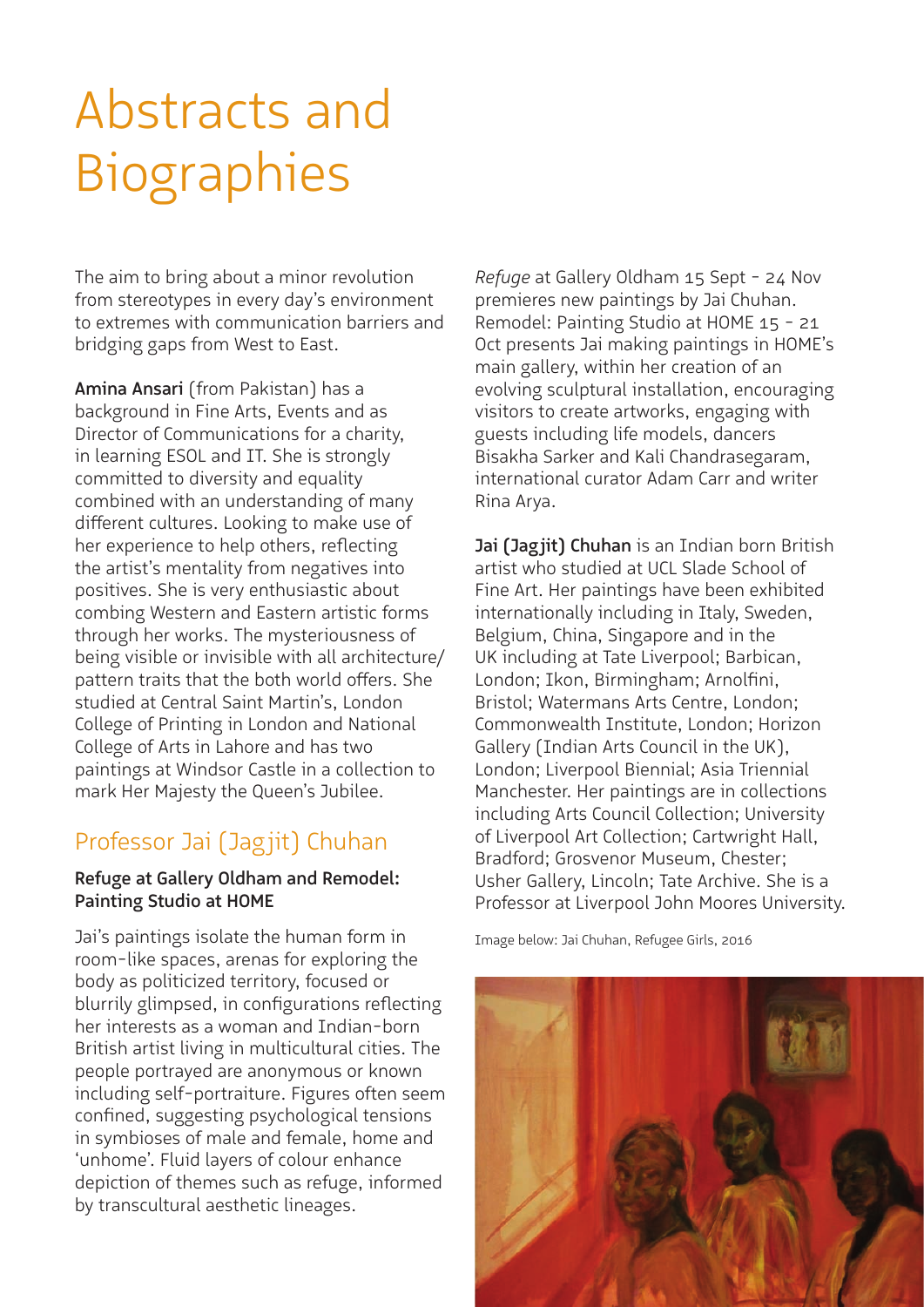# Tomasz Wendland

Tomasz Wedland studied at the Academy of Fine Arts in Poznań, Adam Mickiewicz University in Poznań (History of Art) and Alanus Kunsthochschule Alfer/Bonn in Germany. He received his Ph.D. from Dartington College of Arts (Plymouth University) in Great Britain. He is Professor at the Academy of Arts in Szczecin in Poland and Chairman of Mediations Biennale Foundation's management board.

# Valentina Gioia Levy

### The exotic west and the ambiguity of the otherness

Starting from the dialectical principle affirming that all things are determined by their internal oppositions the presentation focuses on the concept of otherness as a key to understanding the self and social identity. The intervention proposes an overview over the 'exoticization of the west' from the concept of "occidentalism" to the recent works of Asian artists like Eddy Susanto and Kyungah HAM and Italian artist Romina De Novellis.

Valentina Gioia Levy is an independent curator and art writer based in Rome. Since 2010, she collaborated with a number of museums and art galleries and cultural institutions around the world. In 2014, she coordinated a curatorial program for the National Museum of Oriental Art that aimed to present key Asian artists and practices. Since 2014 and 2017 she has been the curator of the visual arts program of the Festival of Villa Ada in Rome. Between 2014 and 2015 she curated two collateral shows of Kochi - Muziris Biennial (Fort Kochi, India);



in 2015, she was guest curator of the first edition of Something Else OFF Biennale Cairo (Egypt) and in 2016 she was guest curator of the XII edition of Dak'Art Biennial (Senegal), under the direction of Simon Njami. In 2016, she was also co—curator of LAM360, Land Art Mongolia Biennial (Ulan Bator, Mongolia) and co-curator of Mediations Biennial Poznan (Poland). In 2017, she has been a contributor for Arts and Globalization Pavilion during the 57th Venice Biennial and in 2018 she co-curated with Rikke Jorgensen the program "Art & Connectography", a collateral event of Manifesta 12 promoted by Arts & Globalization Platform.

Since 2015 she also teaches History of Contemporary Art and Design at Accademia Italiana, School of Fashion and Design in Rome. Currently, she is the curator of the collections and exhibitions of Valeria Costa Piccinini Heritage Fund (Rome, IT) and the chief curator of Giudecca Art District Project that she co-founded with Pier Paolo Scelsi (Venice, IT).

Image above: Still from Two letters and a postscript, 2017 by Qasim Riza Shaheen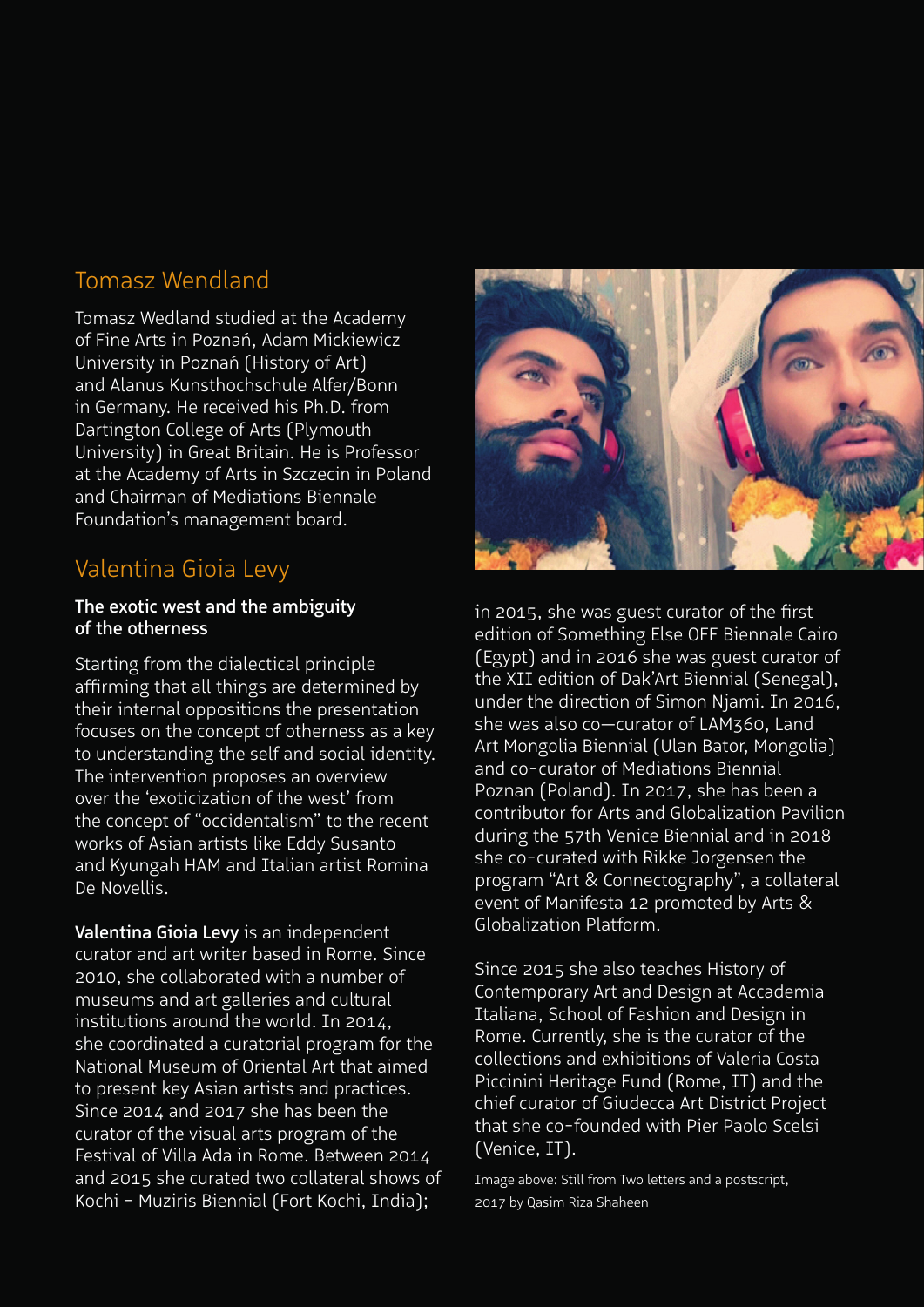# Fon And Fa

### To be Thai Again

Fa and Fon will be presenting on their new on-going project in which they will present the experience of growing up as second generation modernised Thai women, having migrated to England at a young age had caused them to distance themselves from their Thai heritage disabling their ability to communicate in their mother tongue. Exploring the cause, effect and issue of losing one's identity and the pros and cons of being predominantly exposed to western culture from a young age, further discussing how conflicting social morals, contrasting domestic teachings and the split of affection for dual nations has shaped a new race of the 'white washed asian' zeroing in on the next generation of young Thai's, not truly fitting in either category of being Thai nor British, rather to be within and without.

This study would be a very personal depiction of their life in England and how this has led to them deciding to act on doing the exact reverse and to instead become 'immigrants' in their own motherland and venture back to one's roots, in order to answer the complex question; who do you think you are?

Fa and Fon are London based artists/ designers working across a wide range of media, heavily influenced by today's modern pop and digitalised culture. Fon is currently studying at Central St Martins cultivating her understanding of design technological practice, whilst Fa is in the process of experimenting and extending her study of physical materials , together they combine a satisfying mix of digital formats alongside a tangible study, whether it be a blend of



clothing formation with film production and directorial, or a sculptural mass study alongside performance, all the while, highlighting on current world issues of the digitalised era, their art hugely effected by Asian origins and cultures.

Image above: by Joey Barlow

# Qasim Riza Shaheen

Qasim Riza Shaheen presents a series of Snapchat recordings in which he engages with the act of embodying the songs of playback singers and the mimetics of the actor in South Asian fillm cultures, namely, the subconscious imitating of others, including extending that to the realm of desire. Appropriating the 'wallah' lineage and using the frame of social media applications he queers and questions modes of representing power, love and desire. By lip-syncing recognisable songs he defamiliarises them, thereby subverting expectations. In this presentation 'Qasim Filmwallah' we hear a recording of him thinking out loud as we experience his temporal works, as the snapchat stories disappearing from public view after 24 hours while, at the same time, being archived.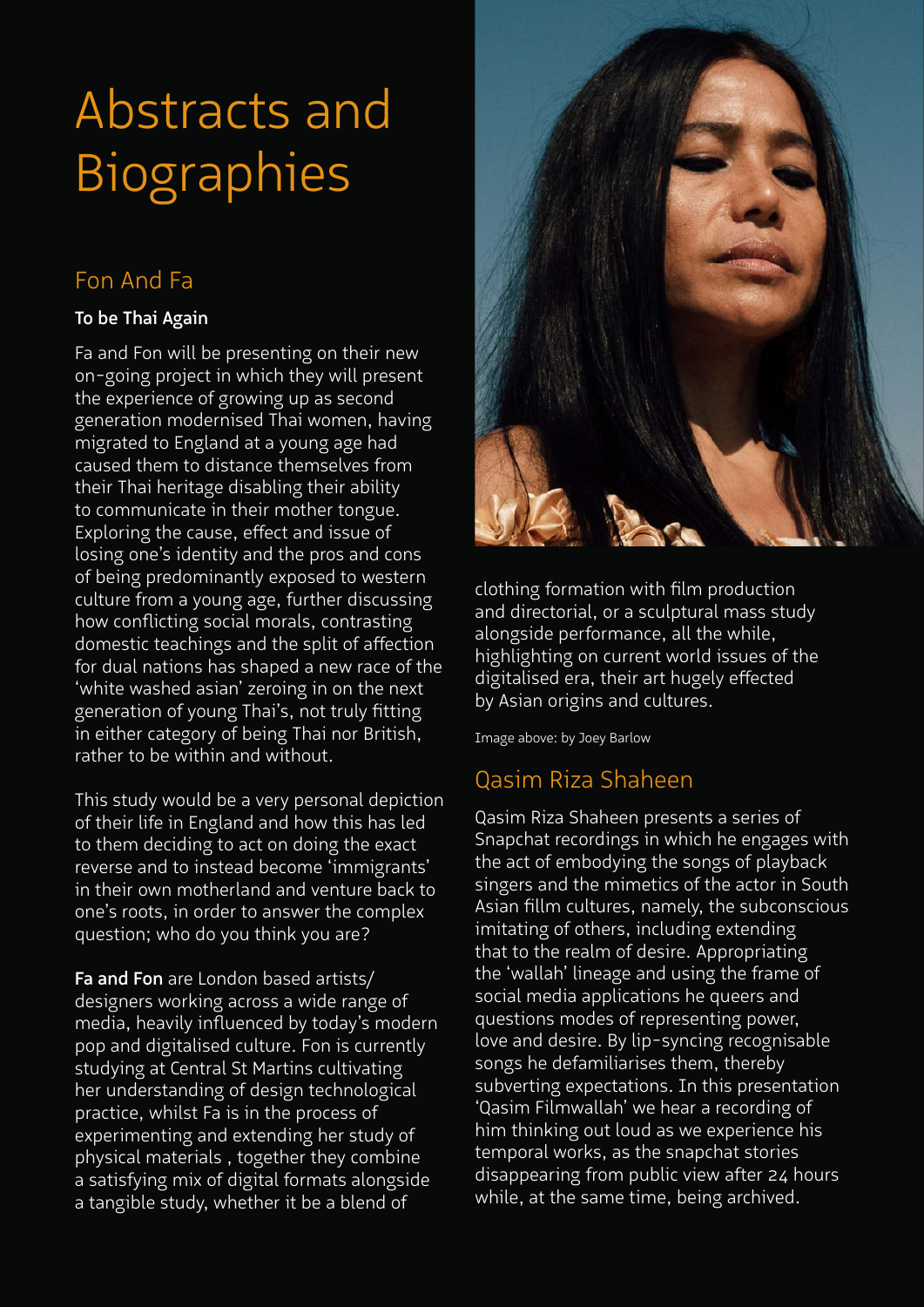Qasim Riza Shaheen is a British artist and writer based in Manchester. Working across participatory performance, installation, film and photography, Shaheen's practice explores memory, autofiction, aspects and ideas of beauty, sexuality, love and, more broadly, what are fundamental concerns about human nature. He is currently Associate Artist at HOME in Manchester. His work has been exhibited and programmed widely, including at Asia Contemporary Art Week, New York; MAC in Birmingham; Southbank Centre, London; Brighton International Festival; Victoria & Albert Museum, London and at Liverpool Biennial. In 2018, a book *The Last Known Pose: Essays and Reflections on the Work of Qasim Riza Shaheen*, edited by Mary Ann Hushlak and Monica B Pearl, was published by Cornerhouse Publications. His website is: www.qasimrizashaheen.com

## Venuri Perera

Recently, there has been an increased interest in and funds for artists from 'transitioning' countries. More independent artists from these regions are being invited to international festivals and travelling to perform work creating global networks and communities. I will unpack issues surrounding 'representation' when being programmed in international festivals as a South Asian artist from a post conflict or 'transitioning' context and how I negotiate this position / framing, as opposed to a very different positioning when making work for local audiences.

Venuri Perera is a Colombo based choreographer and performance artist. Her work has dealt with issues of violent nationalism, patriarchy, borders and class.



Primarily trained in Kandyan Dance she was a member of the acclaimed Chitrasena Vajira Dance Company for 13 years. In 2008, she completed her Post Graduate Certificate in Dance from LABAN Centre, London where she received the Michelle Simone Award for Outstanding Achievement in Choreography. Primarily a solo artist, she has worked collaboratively with choreographers, theatre directors, sound and visual artists in Europe, South and East Asia since 2004. Her works have been featured in performing and visual art festivals including Arts Basel, Singapore International Festival, Zurcher Theatre Spektakel, Dhaka Arts Summit, Colombo Art Biennale, Kyoto Experiment. She has participated in international residencies in Indonesia, India, South Korea, Sydney and Nepal. Venuri was curator of Colombo Dance Platform 2016 and performing arts curator for South Bank Centre's Women of the World Festival, Colombo edition. She is currently a visiting lecturer at the University of Visual and Performing Arts.

### Performance by Venuri Perera: Passport Blessing Ceremony

Passports have varying degrees of power. While certain citizens can visit almost anywhere in the world without any hindrance, travel is heavily restricted for many others as their nation's passports are less powerful. This satirical 'ceremony/modern ritual' is triggered by the intrusive processes these citizens have to face before entering another country, that perpetuate inequality based on citizenship.

Image above: Isuru Perera. Venuri Perera performing Kesel Maduwa at Colomboscope Festival 2015